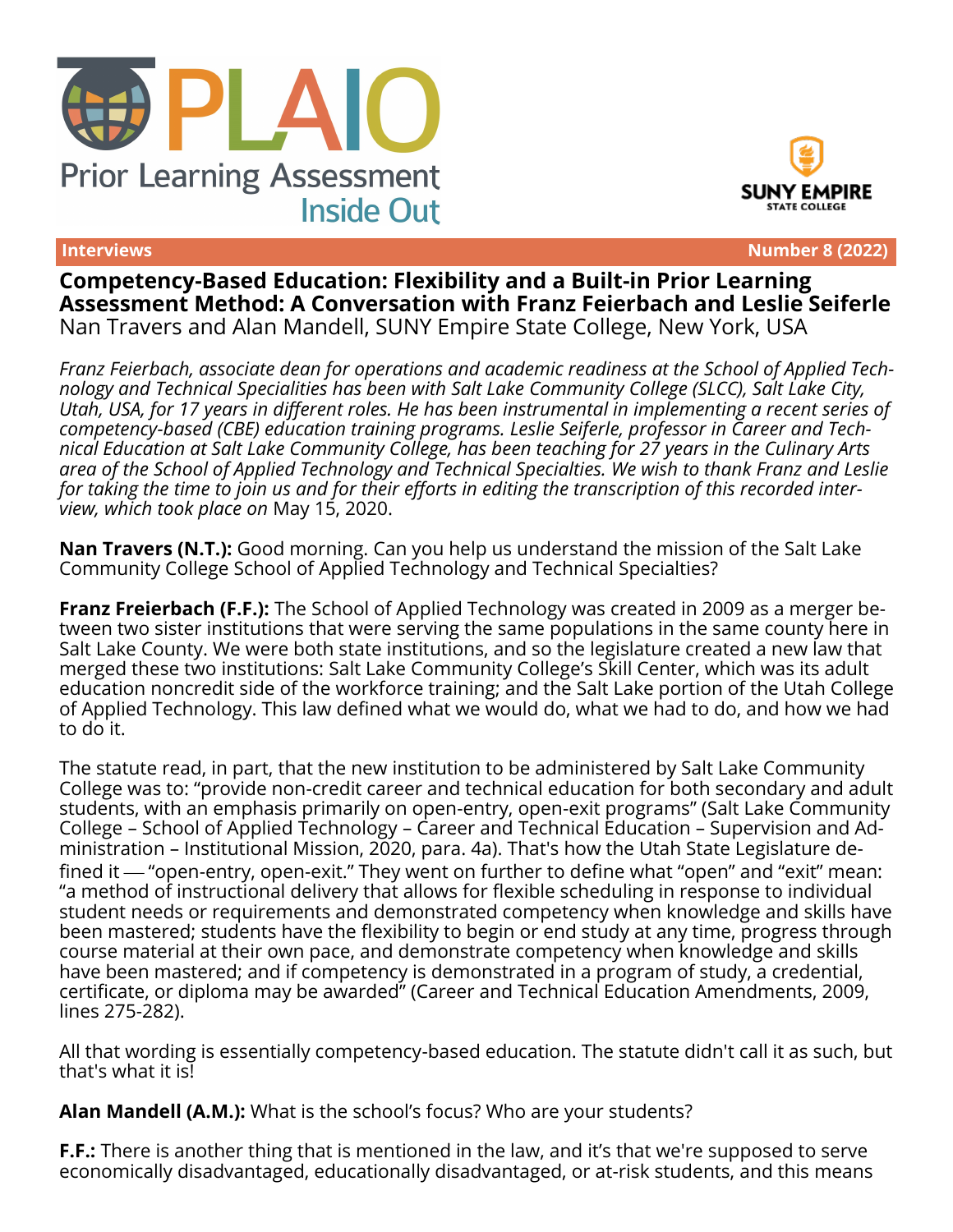that we were to seek articulation with SLCC's traditional or credit-side programs and the state system of higher education beyond SLCC. We were also to offer adult basic education — basic reading and math skills necessary for success in those programs. And then there was another key aspect: low costs to adult students through legislative appropriations, and free tuition for high school students. Taken together, that is why the School of Applied Technology, later consolidated with the School of Technical Specialities, is what it is today: the School of Applied Technology and Technical Specialties (SATTS). It's not something we chose to do; it's something that has been legislated. It's in the law.

As it turns out, the average age of the student population for our program is 34, whereas the average age for Salt Lake Community College as a whole is 24. We have had students who were as old as 60, and we have a few high school students who take advantage of our programs.

**Leslie Seiferle (L.S.):** You can see why CBE being implemented in the SAT [School of Applied Technology] was a logical fit. In essence, it was already occurring even though it was not explicitly called competency-based education!

**F.F.:** And they basically do the same at the other institution, the Utah College of Applied Technology, renamed in 2017 to the Utah System of Technical Colleges. A certain level of uniformity between the two entities was written into law. Thus, what we do here in Salt Lake County is supposed to be the same as what they are doing in their service area regions.

**N.T.:** How did you begin approaching competency-based education, and how has that evolved into what you do today?

**L.S.:** Maybe I'll share something about myself as an example; that may be the best answer. My transfer to SAT began right at the start of our [Trade Adjustment Assistance Community College and Career Training (TAACCCT)] grant, and it's been the highlight of my 27 years at the institution. When someone asks me about my employment, I've told them that the best four or five years have been these last four or five years.

**A.M.:** And Leslie, why is that?

**L.S.:** Just to put it bluntly, it's because of our focus on CBE.

**A.M.:** Do you think that you can be more responsive to your students when working in that model?

**L.S.:** Here's an example: Through no fault of their own, some students were just not able to follow the course schedule. They've missed a lab or have missed multiple days, and you come to understand that they are missing those days because they are now responsible for children, or have a court day, or have other adult demands on their time.

What I figured out how to do, and technology supports this, was to allow a student the opportunity to make up everything that was done in the lab on the days that she missed class. Yes, points were still against her or she was marked down for attendance, but she made up every single "competency" she missed on those days where she was not in class. And since our new model wasn't time-based, she did the work outside of class on her own in an autonomous way, which is what this adult learner was capable of. She passed the lab with maybe a B-plus or even an A-minus when she would have otherwise failed the course.

I was enthusiastically waving my arms as I described what had happened with this student, after which the dean said something like: "Well, what you just described is competency-based education." I said that it was more like surviving — the survival of students in labs who would have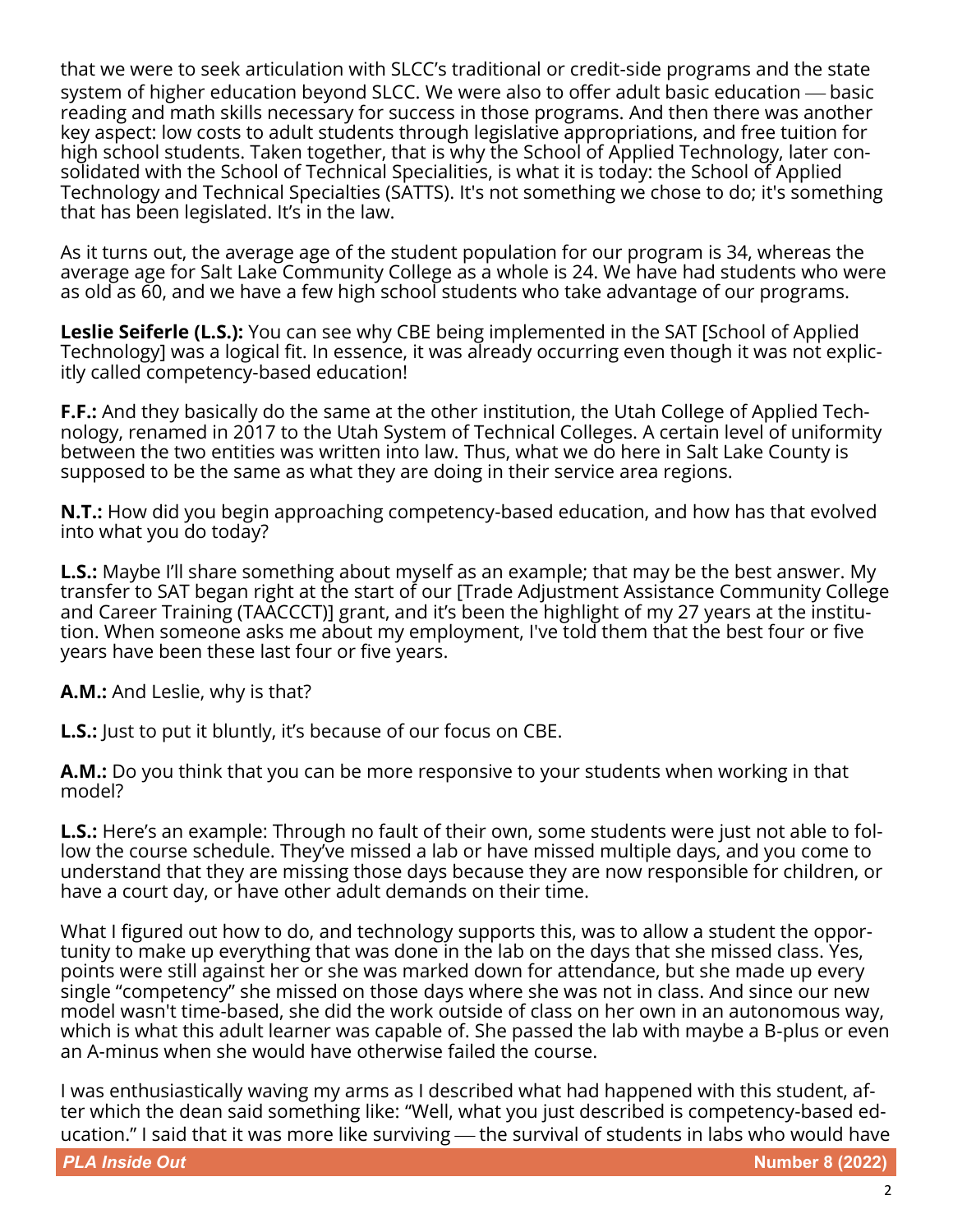failed otherwise because they missed class.

Imagine having a conversation with a chef (the student's employer) who is telling you that the student has been involved in some work-related event and that's why they've missed class. In the CBE model in which we now work, it's that chef who is now checking off the student and verifying assessments and verifying competency. That's a huge pivot.

**N.T.:** Are all the programs competency-based at this point?

**F.F.:** Through the School of Applied Technology and Technical Specialties, we have all but the adult basic education programs. ESL [English as a second language] is still cohort-based. We have only two new programs — one in construction labor, the other in brick masonry — that are cohort-based. And we have one program left to convert, our welding program. Other than those, there are now close to 30 programs that follow the CBE model.

**L.S.:** Monumental, just monumental.

**A.M.:** If I'm understanding this correctly, your programs are offering more flexible opportunities for people to learn in the present. That is, you are asking: Why focus on seat time if you have identified a set of competencies and somebody can show that he or she has attained those competencies outside of a formal classroom setting? If that is indeed the case, I wonder how many of your students come into your programs able to demonstrate the competencies they've *already* attained. Is there a process of systematic evaluation/assessment of what they come in with, for example, in the culinary area or some of the other applied areas?

**F.F.:** Our courses are, for the most part, built in a way where they're broken down into modules. You have a program consisting of a number of sequential courses and each course is broken down into a number of modules of varying length. Ideally, we want those modules to be no longer than a week's worth of work so we can more easily track progress. If students already have prior knowledge of what's being covered in that module, what this does for them is that they don't need to spend the 20 hours they are supposed to spend on that module to complete it. For example, if they can complete the module in two hours, they can go straight to the assessment. In practice, that's what we can do when we recognize that a student has some prior skills or knowledge that he or she is bringing in: go straight to that assessment! That's our form of built-in prior learning assessment. We allow for that acceleration. And it could be also that somebody needs more time, so that's fine, too.

**N.T.:** Leslie, I remember a story you told a couple of years ago about a student who was working a job cutting beef tips and he had a whole lot of them to do, and you uniquely approached documentation of his learning. Can you tell us about how you have learned to document learning from different sources?

**L.S.:** In describing this today, I'll need to update the story because talking about experiences before the kind of technology we have now changes the outcome. Smartphones are now everywhere, and at work, also. In the story that you mentioned, that student's chef or sous chef can use his or her smartphone to upload a media clip of a 60-second display showing the student fabricating a bird. [Fabrication means that you are cutting or pulling apart or breaking down seams.] If there's a specific competency you know or a task that they're showing such as, for example, removing the oyster [a very small piece of meat on the backbone, that has to come off with the thigh] in less than 60 seconds, the student can demonstrate that skill. With these phones, you can assess while they're at work, so they don't have to come to the campus at all. They don't have to spend any time viewing any media material that you provided.

**A.M.:** I'm wondering about the relationship between so-called "old" and "new" learning. Do you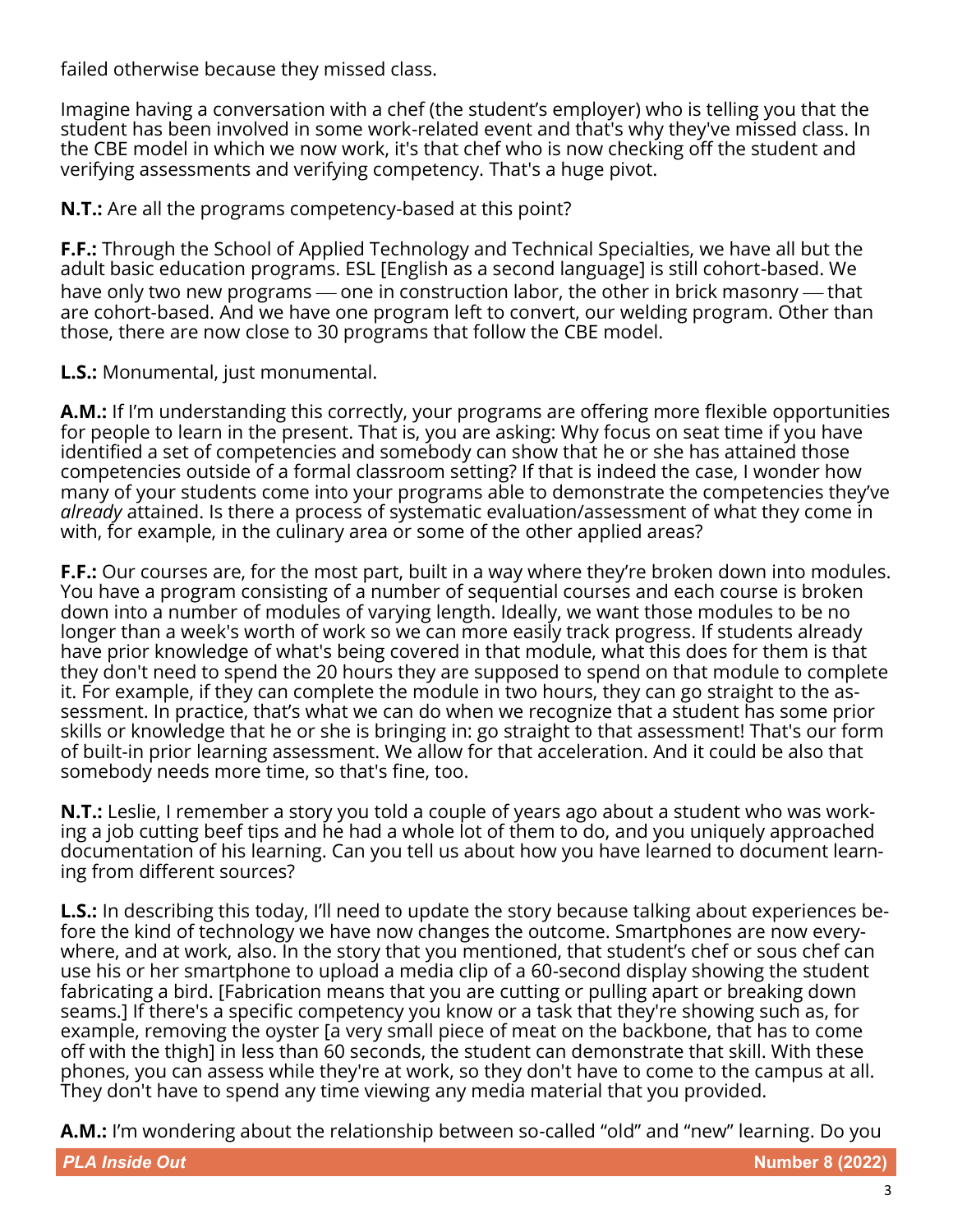see any differences at all in terms of the quality of learning — its nature and depth — between those who are learning new and those who are bringing in skills, understandings, and insights they've gained from the workforce?

**L.S.:** That's a really good question because that was in our annual report where we described the value of one of the courses that we offer at the end of the program. It's in the K-Work course [KWKR 0515 – Job-seeking Skills], where the student is preparing for and securing a position. Students in that course already have positions, and some have had *many* positions, and they just *jet* through that course. But they were the ones to comment frequently on prospective employers valuing the experience of making mistakes. And now it occurs to me where students who come in and know something  $-$  I don't know if the right word is nuance  $-$  but to pick up on the nuance of someone knowing something would include making a mistake on the job. When they're taught something new, yes, they get all the warnings in the classroom, all those safety lessons and lectures on what could happen, but still, it's nowhere near as nuanced. They know it because they have made a mistake, and maybe they were fortunate that they did it wrong at work when a customer was there who valued their learning. We've had some employers say that about formal education. It is always going to be a challenge to have error built in.

**F.F.:** But you know, I will say that in many of our programs, the vast majority of students are going through the full learning process, and they're not accelerating in a very dramatic way. They may be very good at one particular skill where they can just go very quickly, but it's broken down into little bits where you may do some component very quickly, but you will spend time on others because they're sufficiently different from what you've done, or maybe you want to review and make sure that you don't make mistakes. I don't know why, but we've found that many of our students are not accelerating as much as we had expected. I think that varies depending on the program area.

**A.M.:** Do you think it because of the students who come into the program, or because people's competencies or skill levels are different than what you might have expected they would have been?

**F.F.:** It's probably a combination of factors because we have students who are changing or doing a midlife career change. They're going to something that they've never done before because whatever they did before no longer exists, or they were laid off after the financial crisis and who knows what's going to happen now. So they are in that mode of wanting to try something completely different that will result in a job that will sustain them for the next phase of their life. So sometimes it's new for them. For example, sometimes we're seeing a lot of housewives who want to reenter the workforce after raising their children. There are many factors.

**N.T.:** One thing that I'm finding very fascinating is the importance of the relationship with industry, not only in terms of identifying the competencies but also in being a partner in capturing those competencies. Could you talk about how that partnership is happening in some of your programs?

**F.F.:** We do have advisory committees for all our programs, and I must admit, some are better than others. Some are a lot more engaged and basically they review our curriculum; they tell us what is current and what they want us to be focused on. One of the challenges we have with our school is that things are always changing. Programs are changing, requirements are changing, and then sometimes we are discontinuing programs that are no longer relevant. So there is that interaction with industry and they are providing us feedback. Sometimes they tell us that this is something you should do, so we spend a lot of time developing a program, and then find out that students aren't interested in going to that program! That's happened with a few of our programs where we haven't seen the enrollment materialize. Maybe those areas are too new and students aren't seeing that there's an outcome for those program areas in terms of job